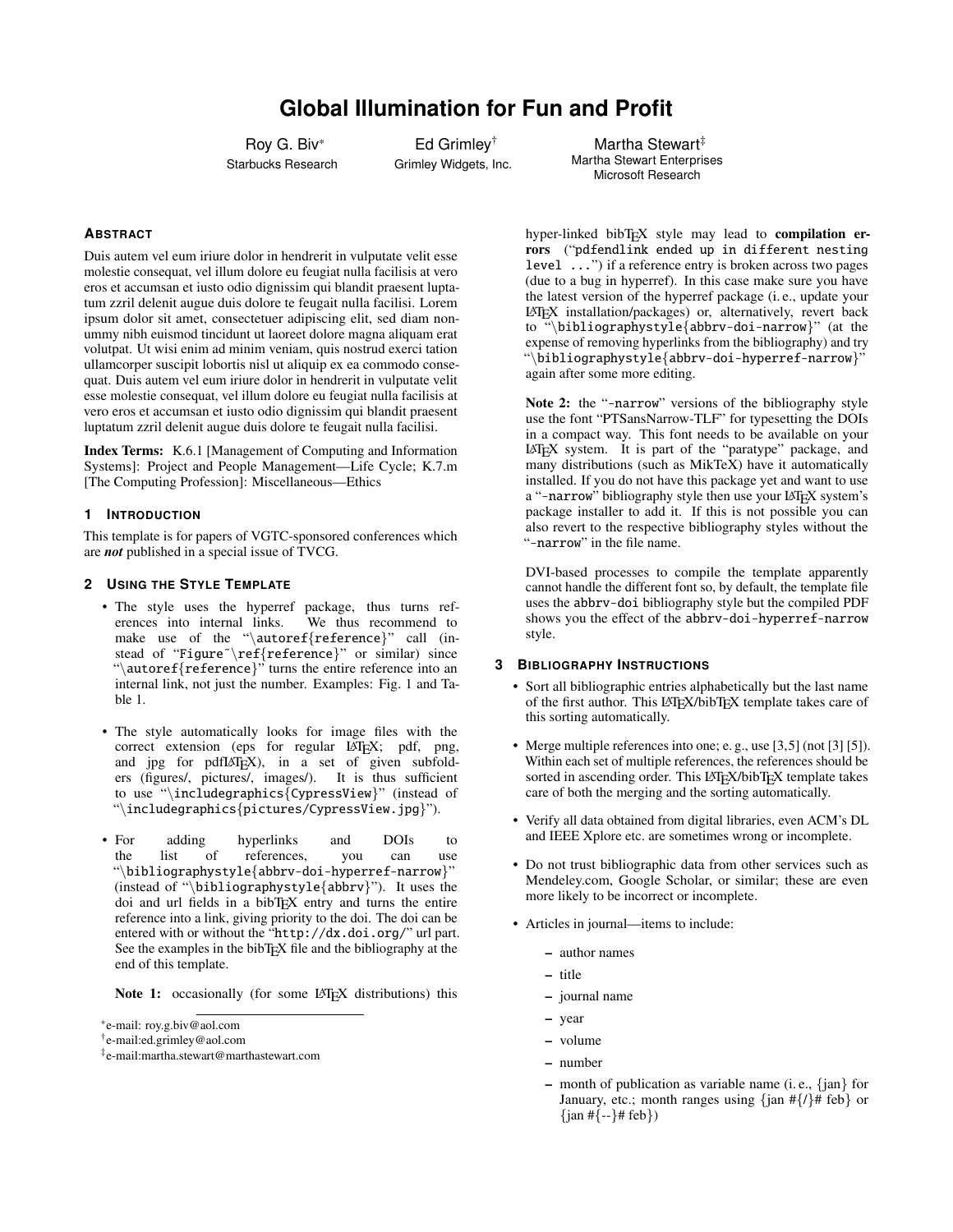- use journal names in proper style: correct: "IEEE Transactions on Visualization and Computer Graphics", incorrect: "Visualization and Computer Graphics, IEEE Transactions on"
- Papers in proceedings—items to include:
	- author names
	- title
	- abbreviated proceedings name: e. g., "Proc.\ CONF ACRONYNM" without the year; example: "Proc.\ CHI", "Proc.\ 3DUI", "Proc.\ Eurographics", "Proc.\ EuroVis"
	- year
	- publisher
	- town with country of publisher (the town can be abbreviated for well-known towns such as New York or Berlin)
- article/paper title convention: refrain from using curly brackets, except for acronyms/proper names/words following dashes/question marks etc.; example:
	- paper "Marching Cubes: A High Resolution 3D Surface Construction Algorithm"
	- should be entered as " ${M}$ arching  ${C}$ ubes: A High Resolution {3D} Surface Construction Algorithm" or " $\{M\}$ arching  $\{C\}$ ubes: A high resolution  $\{3D\}$  surface construction algorithm"
	- will be typeset as "Marching Cubes: A high resolution 3D surface construction algorithm"
- for all entries
	- DOI can be entered in the DOI field as plain DOI number or as DOI url; alternative: a url in the URL field
	- provide full page ranges AA--BB
- when citing references, do not use the reference as a sentence object; e. g., wrong: "In [\[4\]](#page-2-3) the authors describe . . . ", correct: "Lorensen and Cline [\[4\]](#page-2-3) describe . . . "

#### **4 EXAMPLE SECTION**

Lorem ipsum dolor sit amet, consetetur sadipscing elitr, sed diam nonumy eirmod tempor invidunt ut labore et dolore magna aliquyam erat, sed diam voluptua. At vero eos et accusam et justo duo dolores et ea rebum. Stet clita kasd gubergren, no sea takimata sanctus est Lorem ipsum dolor sit amet. Lorem ipsum dolor sit amet, consetetur sadipscing elitr, sed diam nonumy eirmod tempor invidunt ut labore et dolore magna aliquyam erat, sed diam voluptua [\[3,](#page-2-1) [5\]](#page-2-2). At vero eos et accusam et justo duo dolores et ea rebum. Stet clita kasd gubergren, no sea takimata sanctus est Lorem ipsum dolor sit amet. Lorem ipsum dolor sit amet, consetetur sadipscing elitr, sed diam nonumy eirmod tempor invidunt ut labore et dolore magna aliquyam erat, sed diam voluptua. At vero eos et accusam et justo duo dolores et ea rebum. Stet clita kasd gubergren, no sea takimata sanctus est.

#### **5 EXPOSITION**

Duis autem vel eum iriure dolor in hendrerit in vulputate velit esse molestie consequat, vel illum dolore eu feugiat nulla facilisis at vero eros et accumsan et iusto odio dignissim qui blandit praesent luptatum zzril delenit augue duis dolore te feugait nulla facilisi. Lorem ipsum dolor sit amet, consectetuer adipiscing elit, sed diam nonummy nibh euismod tincidunt ut laoreet dolore magna aliquam erat volutpat [\[2\]](#page-2-4).

<span id="page-1-0"></span>

| year | Vis/SciVis | SciVis conf | InfoVis | VAST | VAST conf | SIA<br>TVCG@ | CG&A@VIS | incl. TVCG/CG&A<br><b>VIS/VisWeek</b> | w/o TVCG/CG&A<br>VIS/VisWeek |
|------|------------|-------------|---------|------|-----------|--------------|----------|---------------------------------------|------------------------------|
| 2015 | 33         | 9           | 38      | 33   | 14        | 17           | 15       | 159                                   | 127                          |
| 2014 | 34         |             | 45      | 33   | 21        | 20           |          | 153                                   | 133                          |
| 2013 | 31         |             | 38      | 32   |           | 20           |          | 121                                   | 101                          |
| 2012 | 42         |             | 44      | 30   |           | 23           |          | 139                                   | 116                          |
| 2011 | 49         |             | 44      | 26   |           | 20           |          | 139                                   | 119                          |
| 2010 | 48         |             | 35      | 26   |           |              |          | 109                                   | 109                          |
| 2009 | 54         |             | 37      | 26   |           |              |          | 117                                   | 117                          |
| 2008 | 50         |             | 28      | 21   |           |              |          | 99                                    | 99                           |
| 2007 | 56         |             | 27      | 24   |           |              |          | 107                                   | 107                          |
| 2006 | 63         |             | 24      | 26   |           |              |          | 113                                   | 113                          |
| 2005 | 88         |             | 31      |      |           |              |          | 119                                   | 119                          |
| 2004 | 70         |             | 27      |      |           |              |          | 97                                    | 97                           |
| 2003 | 74         |             | 29      |      |           |              |          | 103                                   | 103                          |
| 2002 | 78         |             | 23      |      |           |              |          | 101                                   | 101                          |
| 2001 | 74         |             | 22      |      |           |              |          | 96                                    | 96                           |
| 2000 | 73         |             | 20      |      |           |              |          | 93                                    | 93                           |
| 1999 | 69         |             | 19      |      |           |              |          | 88                                    | 88                           |
| 1998 | 72         |             | 18      |      |           |              |          | 90                                    | 90                           |
| 1997 | 72         |             | 16      |      |           |              |          | 88                                    | 88                           |
| 1996 | 65         |             | 12      |      |           |              |          | 77                                    | 77                           |
| 1995 | 56         |             | 18      |      |           |              |          | 74                                    | 74                           |
| 1994 | 53         |             |         |      |           |              |          | 53                                    | 53                           |
| 1993 | 55         |             |         |      |           |              |          | 55                                    | 55                           |
| 1992 | 53         |             |         |      |           |              |          | 53                                    | 53                           |
| 1991 | 50         |             |         |      |           |              |          | 50                                    | 50                           |
| 1990 | 53         |             |         |      |           |              |          | 53                                    | 53                           |
| sum  | 1515       | 9           | 595     | 277  | 35        | 100          | 15       | 2546                                  | 2431                         |

$$
\sum_{j=1}^{z} j = \frac{z(z+1)}{2} \tag{1}
$$

Lorem ipsum dolor sit amet, consetetur sadipscing elitr, sed diam nonumy eirmod tempor invidunt ut labore et dolore magna aliquyam erat, sed diam voluptua. At vero eos et accusam et justo duo dolores et ea rebum. Stet clita kasd gubergren, no sea takimata sanctus est Lorem ipsum dolor sit amet. Lorem ipsum dolor sit amet, consetetur sadipscing elitr, sed diam nonumy eirmod tempor invidunt ut labore et dolore magna aliquyam erat, sed diam voluptua. At vero eos et accusam et justo duo dolores et ea rebum. Stet clita kasd gubergren, no sea takimata sanctus est Lorem ipsum dolor sit amet.

#### **5.1 Lorem ipsum**

Lorem ipsum dolor sit amet (see [Table 1\)](#page-1-0), consetetur sadipscing elitr, sed diam nonumy eirmod tempor invidunt ut labore et dolore magna aliquyam erat, sed diam voluptua. At vero eos et accusam et justo duo dolores et ea rebum. Stet clita kasd gubergren, no sea takimata sanctus est Lorem ipsum dolor sit amet. Lorem ipsum dolor sit amet, consetetur sadipscing elitr, sed diam nonumy eirmod tempor invidunt ut labore et dolore magna aliquyam erat, sed diam voluptua. At vero eos et accusam et justo duo dolores et ea rebum. Stet clita kasd gubergren, no sea takimata sanctus est Lorem ipsum dolor sit amet. Lorem ipsum dolor sit amet, consetetur sadipscing elitr, sed diam nonumy eirmod tempor invidunt ut labore et dolore magna aliquyam erat, sed diam voluptua. At vero eos et accusam et justo duo dolores et ea rebum.